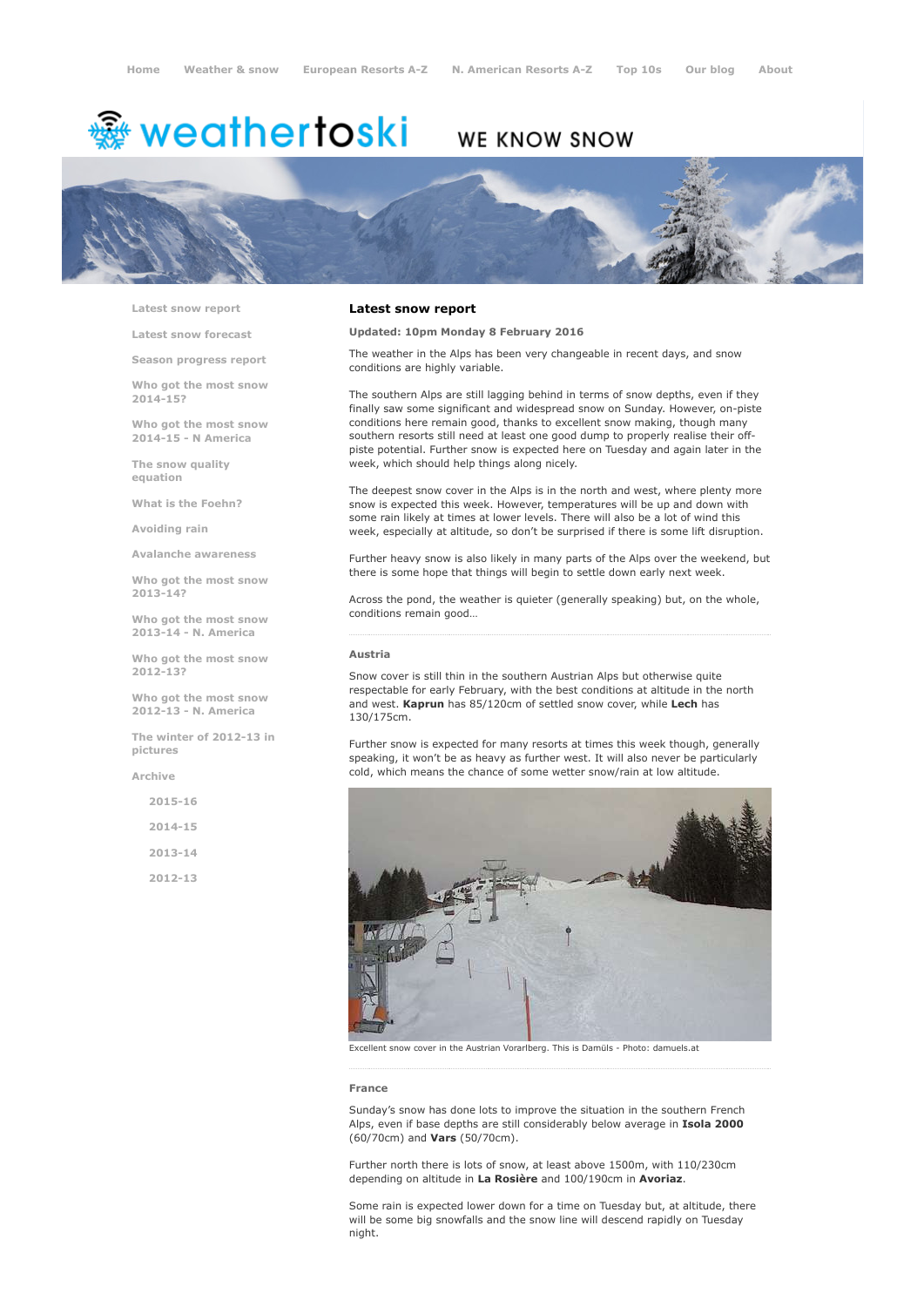

to answer it...

## E: [info@weathertoski.co.uk](mailto:fraser@weathertoski.co.uk)

T: +44 (0)20 3151 3154



Welcome snow for the southern French Alps. This is Auron - Photo: Pascal Lequenne

## Italy

Snow conditions in the Italian Alps are much improved following significant snow on Sunday. Madonna di Campiglio (40/120cm) in the western Dolomites is now in excellent shape, as is Gressoney (30/80cm) in the Monte Rosa Region, at least on-piste.

Further snow is forecast in many places on Tuesday, especially at altitude. In the longer term, this should help to open up more off-piste, which has been relatively threadbare so far this season.



Good conditions in Madesimo, following a significant snowfall on Sunday - Photo: madesimo.biz

## Switzerland

Snow cover is now pretty good across much of Switzerland, and excellent at altitude in some northern and western resorts such as Mürren (80/210cm) and Crans Montana (45/260cm).

Lots more snow is expected across Switzerland at altitude on Tuesday and Wednesday. Be warned though - high winds will affect lift operations at times and some is rain is also likely at first lower down.



Deep snow cover in Lauchernalp, a notorious snow-hole in the Swiss Valais - Photo: lauchernalp.ch

## Rest of Europe

Snow depths remain relatively modest in the Pyrenees, but you can still find some decent piste skiing in Andorra's Soldeu (35/60cm) and France's La Mongie (25/130cm).

Good piste skiing can also be found in the Bulgarian resorts, with **Bansko** (65/100cm) leading the way.